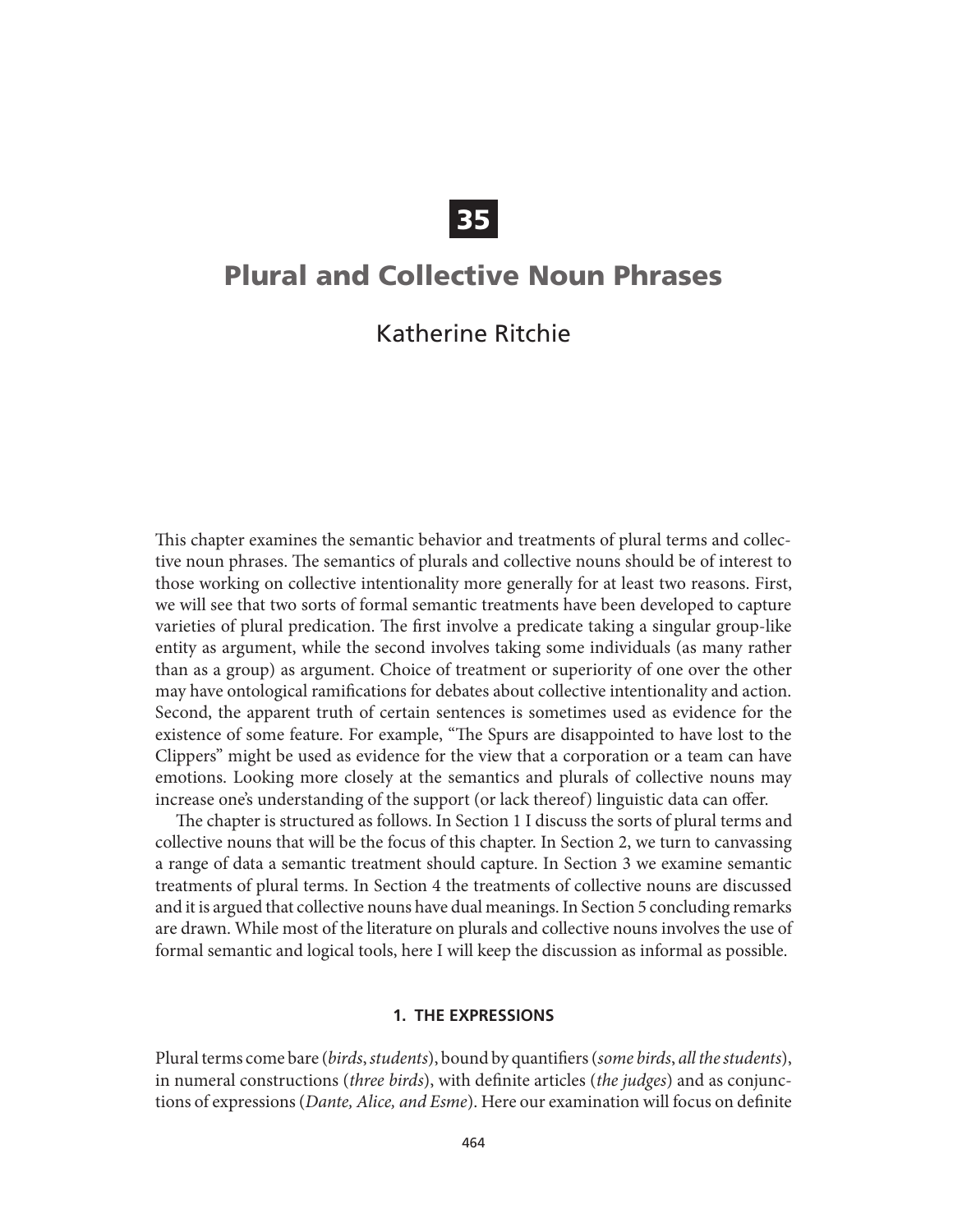plural noun phrases and conjunctive plural expressions in subject position.<sup>1</sup> The discussion is limited due to space and is limited to these two construction types as they have been focused on most in the philosophical literature.

 A syntactically singular collective noun can also arise in a variety of constructions (e.g. *a team* , *some committee, every* f *ock, the crowd* ). Further they manifest behavior that varies depending on features of the entities in the collections picked out. Collective nouns can pick out groups of inanimates (deck, fleet), groups of non-human animates (swarm, *pride* ), unorganized groups of humans ( *mob* , *crowd* ) and organized groups of humans *(team, committee)*. The behavior of collective nouns varies according to whether groups of inanimates, non-human animates, or humans are picked out. For example, corpus studies (e.g. Levin 2001) have shown that collective nouns denoting human groups allow plural agreement most often, followed by those denoting non-human animate groups and last, by those denoting inanimate groups, which rarely or never allow plural agreement. Given issues of space and that the focus of this Handbook is on collective intentionality, I will center our discussion on collective nouns that denote groups of humans. Even more specifically, our inquiry here will focus on collective nouns that pick out organized groups of humans such as *team* and *committee* .

# **2. DATA**

 Predicates can apply to plurals and collective nouns distributively or collectively. An application of a predicate is **distributive** if it applies to each (or perhaps most) of the entities referred to by the plural expression. *Eat lunch* , *smile* , *tall* , *fall asleep* , and *human* are paradigmatic examples of predicates with distributive interpretations. An application of a predicate is **collective** if it applies to some entities together. Predicates such as *gather*,<sup>2</sup> *surround* , *walk together* , *met in 1984* , and *six in number* are naturally interpreted collectively. To illustrate the distinction further, consider the following sentences:

- 1. The students/Dante, Irene, and Ebony/The committee ate lunch.
- 2. The judges/Sonia, John, and Ruth/The Supreme Court walked into the room together.
- 3. The judges/Sonia, John, and Ruth/The Supreme Court surrounded the building.

In 1 the predicate is naturally interpreted as applying to the subjects individually. It is true if each student or each of Dante, Irene and Ebony or each of the members of the committee ate lunch. In contrast, the predication in 2 and 3 is most naturally understood as collective. They require that the judges or Sonia, John, and Ruth or the Court together satisfy the predicate. Sentence 2 fails to require, for example, that Sonia individually walked into the room together and 3 is true even if no individual member of the Supreme Court surrounded the building. I'll call predicates such as that in 1 **distributive predicates** and predicates such as those in 2 and 3 **collective predicates** . In labeling predicates themselves as distributive or collective, I adopt the convention that predicates are lexically marked as distributive or collective. While this convention is not uncontroversial, it has been widely adopted by linguists and philosophers (e.g. Link 1983; McKay 2006; Bennett 1974; Schwarzschild 1996; Scha 1981). 3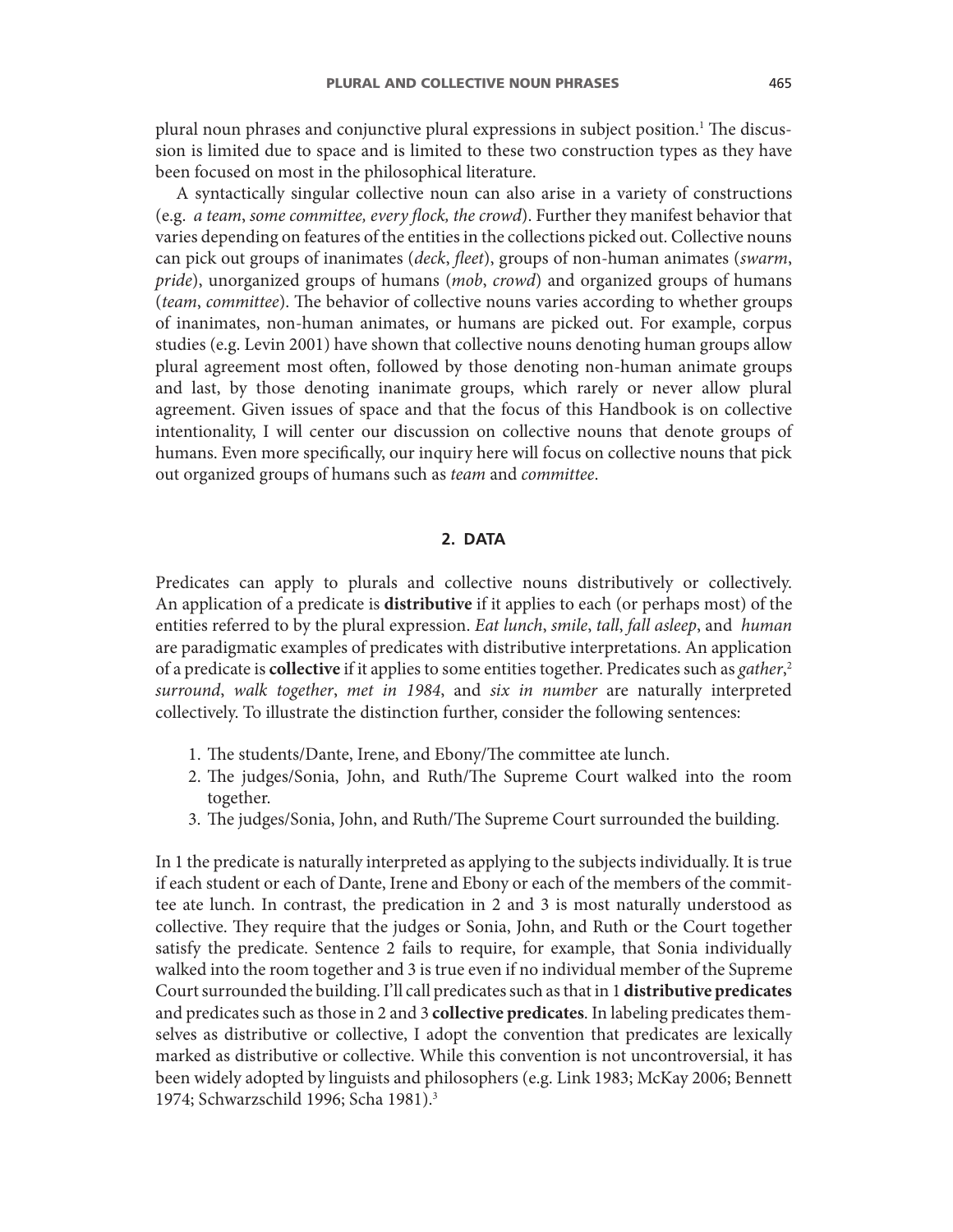#### 466 KATHERINE RITCHIE

Other predicates—often called **mixed** predicates—have easily accessible distributive and collective interpretations. Examples include *carry a table upstairs* , *weigh 400 lbs* , and *write a decision*. Consider the following sentences:

- 4. The movers/Nick, Sara, and Sabrina carried a table upstairs.
- 5. The team carried a table upstairs.

Sentence 4 has two obvious interpretations. On its collective interpretation it means that the movers or Nick, Sara, and Sabrina worked together to carry a table upstairs. Alternatively, each of the movers or each of Nick, Sara, and Sabrina might have carried a (possibly distinct) table upstairs. Context can make one or the other reading more salient. In contrast to 4, 5 has only a collective reading. It does not have a reading on which the team members each are said to have carried a table upstairs. The unavailability of a distributive reading in 5 generalizes to all cases of mixed predicates combined with collective nouns. For instance, when *weighs 400 lbs* , *li*f *ed a piano* , or *composed an opera* are combined with a singular collective noun they too fail to allow for distributive interpretations.

 Schwarzschild (1996) makes a similar point employing a collective noun that denotes a collection of inanimates. He notes that while (A) has a clear interpretation involving distributive predication, (B) does not.

- (A) These cigarettes can be smoked in under two minutes.
- (B) This pack can be smoked in under two minutes.

Given this example Schwarzschild states 'it is a property of collectives that they are generally not amenable to distributive readings' (1996: 181). Given examples such as 1 above we see that this claim is too strong, but Schwarzschild's observation provides further evidence that mixed predicates cannot be interpreted distributively when combined with collective noun phrases.

Distributive, collective, and mixed predicates have additional differences. Some might be interpreted as syntactic. Distributive and mixed predicates can be grammatically combined with ordinary non-collective singular subjects. In contrast, collective predicates do not easily combine felicitously with singular non-collective subjects.<sup>4</sup> The following examples show this.

- 6. Meg ate lunch.
- 7. Meg carried the table upstairs.
- 8. ? Meg walked into the room together.
- 9. ? Meg surrounded the building.

Sentences 6 and 7 are grammatical, felicitous, and might be true. Sentence 8 is marked and plausibly ungrammatical. Sentence 9 might be interpreted as ungrammatical, false (at least in all normal circumstances), or somehow pragmatically inappropriate.

Other differences in distributive and collective predicates are plausibly semantic in nature. Instances of distributive predication have a feature that Link (1983) calls the Cumulative Reference Property (CRP).<sup>5</sup> The feature can be captured as follows:

 CUMULATIVE REFERENCE PROPERTY [CRP]: If P is a distributive predicate and some thing(s) X are P and some other thing(s) Y are P, then the X and Y are  $P_0^6$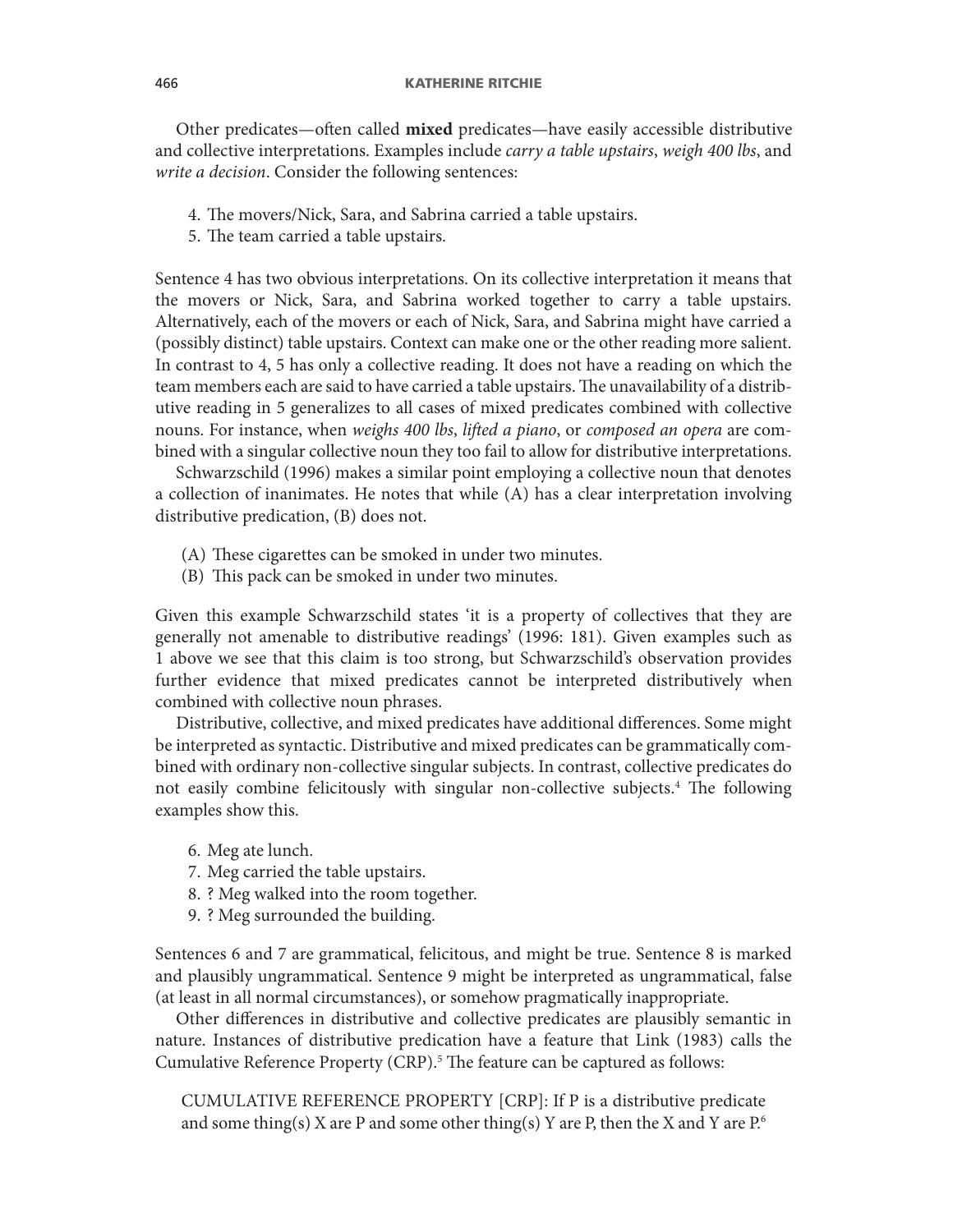For example, suppose that Nancy and Molly are pianists and that Farrah and Linda are pianists. Then, Nancy, Molly, Farrah, and Linda are pianists. The CRP applies when predication is distributive and fails to apply with collective predication. For example, the collective predicate *are in a circle* fails to manifest CRP. Suppose that both "the boys are in a circle" and "the girls are in a circle" are true. From this we cannot conclude that "the boys and the girls are in a circle"; CRP fails to apply.<sup>7</sup>

Distributive and collective instances of predication also differ in their entailments. Instances of distributive predication have distributive entailments. Instances of collective predication lack these entailments. Distributive entailments can be captured by the following condition:

 DISTRIBUTIVE ENTAILMENT [DE]: If P is an instance of distributive predication and X is a plural or collective noun phrase,  $P(X)$  is true if and only if for all x that are among X or are members of X,  $P(x)$ .<sup>8</sup>

 We saw that the predication in 1 is distributive. Given DE it entails that each of the individual students (or each of Dante, Irene, and Ebony or each of the members of the committee) ate lunch. DE fails to apply to instances of collective predication, so, for example, 2 fails to require that Ruth walked into the room together.<sup>9</sup>

The formulation of DE requires that distributive predicates distribute universally. One might argue that this condition should be weakened. Let's look at an example. Suppose the relevant students are a, b, c, d, e, f and g. The sentence "The students ate lunch" is uttered when situation A obtains and when situation B obtains.

Situation A:  $a, b, c, d, e$  and  $f$  each ate lunch. Situation  $B$ : a, b, c, d, e, f and g each ate lunch.

A and B differ with respect to whether student g ate lunch. In Situation A the predicate is satisfied non-maximally while in Situation B it is satisfied maximally. One might, however, take the utterance to be true in both situations.<sup>10</sup>

 Nonmaximality behavior could be captured semantically or pragmatically. Semantic strategies might appeal to altering the quantifier in  $DE$  to allow for exceptions (e.g. Brisson 2003) or by positing that the denotations of plural and collective terms are (or are sometimes) distinct from extensional lists of individuals (e.g. Landman 1989b). Alternatively, one might argue that, strictly, when plurals or collective nouns are arguments of instances of distributive predication, they require the universal entailments DE as formulated specifies. However, we are apt to take an utterance of "the students ate lunch" to be reasonable in Situation A, so we mistakenly judge it to be true. Here I will not attempt to adjudicate whether a semantic or pragmatic strategy is superior. Next, I turn to data specific to collective noun expressions.

 In addition to predicates that apply to collective nouns distributively and collectively, some predicates apply in a third distinct way. Take the following examples:

- 10. The Committee on Ways and Means is old. It's been around since 1789!
- 11. The committee was reduced in size after the government shutdown.
- 12. The team was founded in 1902.
- 13. The group is large. It has over 50 members!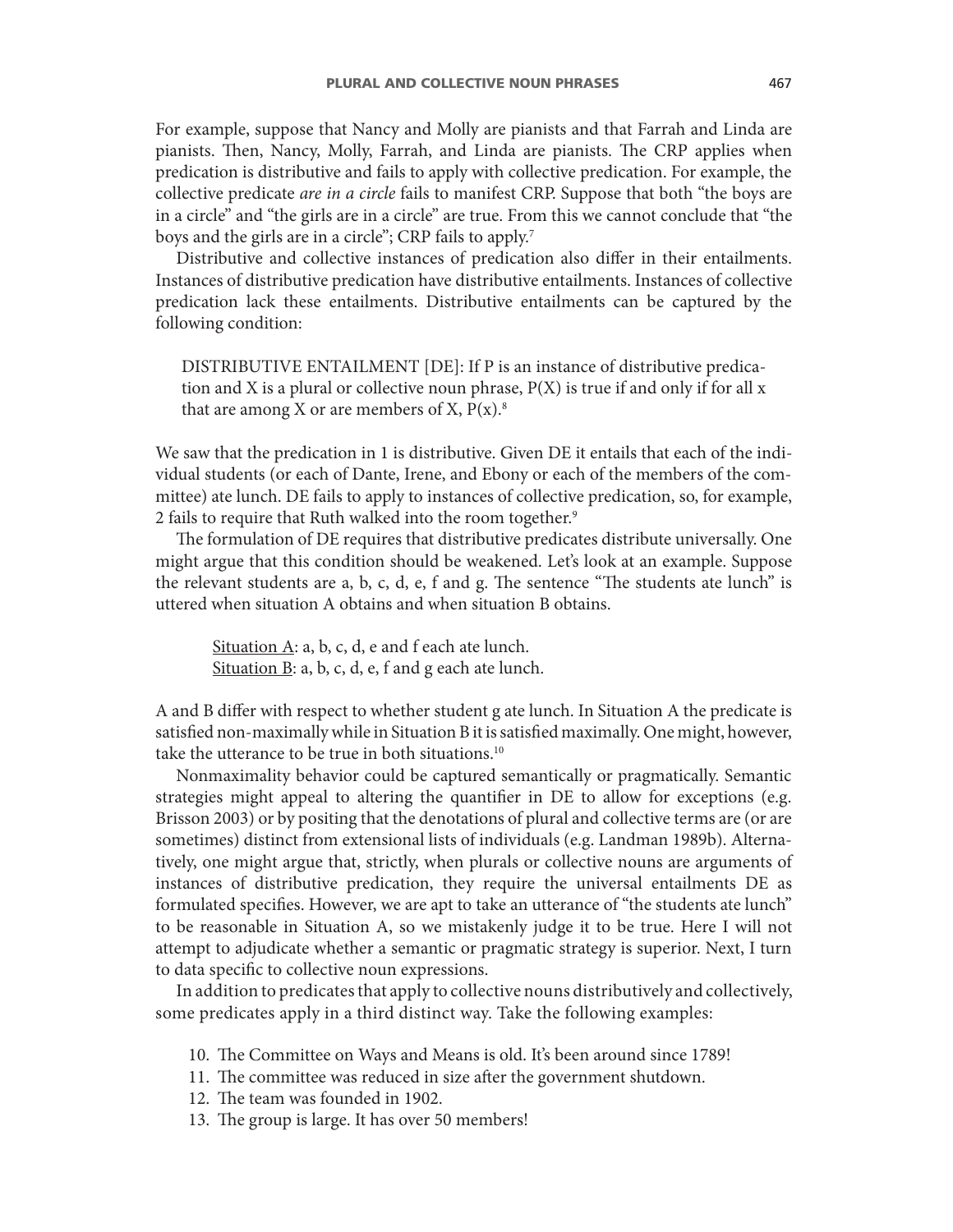The predicates in  $10-13$  apply to the denotations of the subject expression as a whole, rather than to the members of the collections picked out by the collective noun phrases. For example, 12 says that the team as a whole or as an institution was founded in 1902. It fails to require that any team member was founded in 1902 (or at all). The uses of the predicates in 10–13 fail to meet DE. In that way they pattern with instances of collective predication. Further, they can combine felicitously with singular subjects in ways that collective predicates usually cannot. They do not seem to involve the sort of joint or togetherness condition that typifies collective predication. For instance, when a group surrounds, writes together, or even collectively weighs 500 lbs the members jointly or taken together satisfy the predicate. The predicates in 10-13 are not like this. We have evidence that predicates like those in 10–13 are to be understood in a way distinct from distributive and collective predication. So, I argue that we have evidence that collective nouns allow for a third sort of predication, call it **group-level predication**.<sup>11</sup> Finally, I turn to data on collective nouns and agreement.

 It has been noted, at least since Jespersen (1914), that collective nouns allow for singular and plural agreement. Further, it has long been known that agreement possibilities vary among English dialects and features of the denotation of the collective noun. For example, British English allows for plural agreement on verb phrases (VPs) and pronouns, while American English rarely (if ever) allows for plural VP agreement, but does allow for plural pronoun agreement. Consider the following sentences.

- 14. The team **is/are** old.
- 15. The Supreme Court is in session. It/They will likely rule on *Burwell v. Hobby Lobby* today.
- 16. After every game, the winning team dumps Gatorade on *its/their* coach.
- 17. Inspections may come sooner if the department indicates that it is/they are ready for evaluation.

In British English both singular and plural VP agreement in 14 are acceptable. The variation in agreement corresponds to a variation in the interpretations the sentences are given. When agreement in 14 is plural, it is taken to mean that the team members are old. When the agreement is singular it is said to have two interpretations—one on which the team was formed long ago and one on which the individual members are old. In British English the choice of verb number can, but need not always, constrain the interpretation of the predication.

As exemplified in 15–17, bound and unbound singular and plural pronoun agreement is felicitous with collective nouns that pick out collections of humans. This holds across in all forms of English. In contrast, collective nouns that pick out collections of non-human animates (e.g. *swarm* , *pride* ) allow plural agreement less frequently, and collective nouns that pick out collections of inanimates (e.g. *fleet*) rarely or never felicitously allow plural agreement.<sup>12</sup> We have come to the end of our discussion of linguistic data involving plurals and collective nouns. Next, let's turn to semantic accounts of plurals and collective nouns.

# **3. SEMANTIC TREATMENTS OF PLURALS**

 Semantic treatments of plural expressions can be broadly divided into two classes based on whether a plural term is taken to pick out a set/sum of entities or many entities.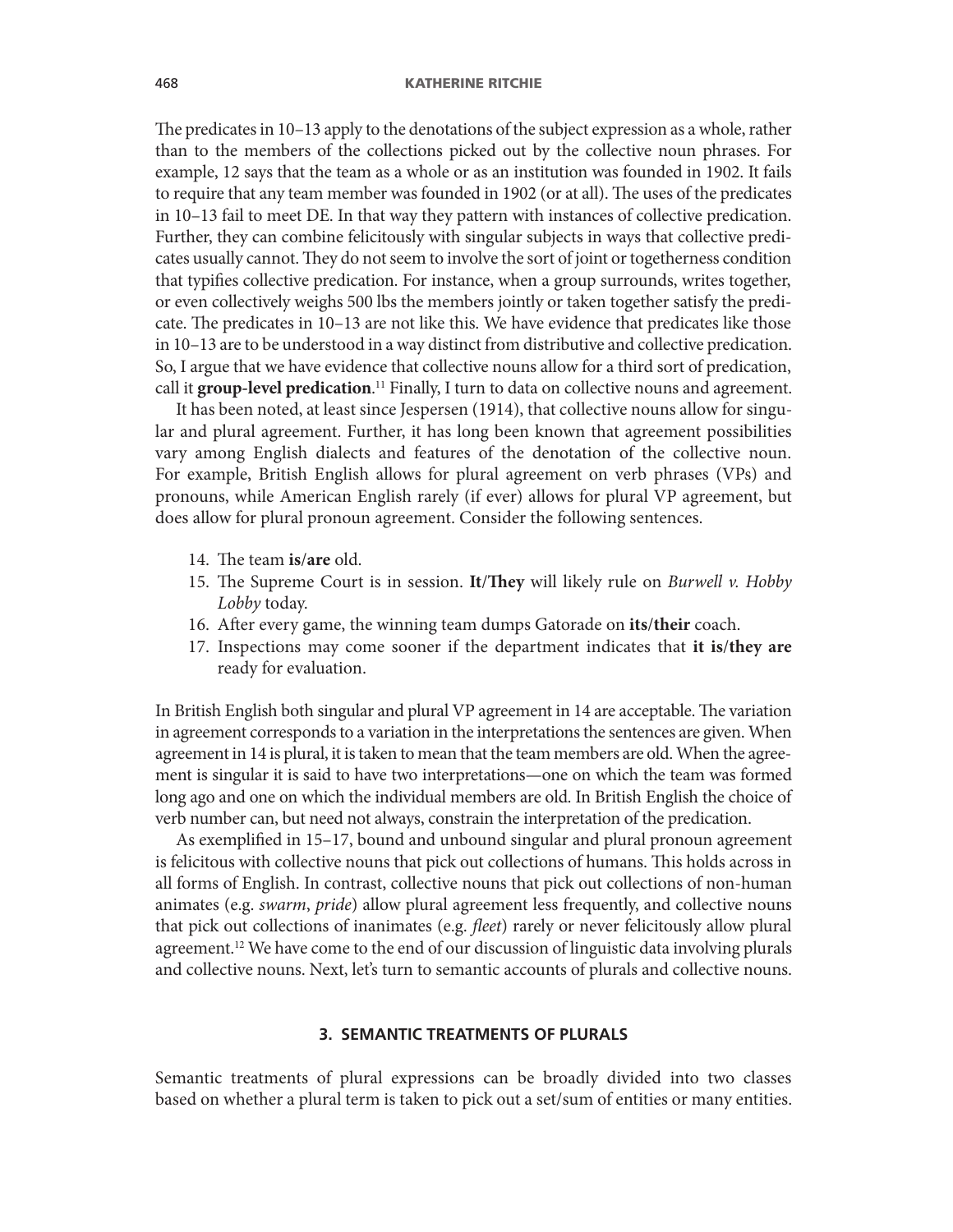I'll follow Oliver and Smiley (2001) in calling the former treatments Singularist and the latter treatments Pluralist. They are so-called as Singularist treatments take plural terms to pick out singular entities<sup>13</sup> and Pluralist treatments take plural terms to pick out many individuals plurally.<sup>14</sup> Here I briefly explicate how a version of each represents plural terms and can capture distributive and collective predication. There are many points where theorists diverge.<sup>15</sup> Here I adopt one simplified version of each type of theory.

 On a Singularist approach the denotation of plural expressions is either sets or sums. For example, in a Singularist treatment *Dante, Irene, and Ebony* will denote either the set {Dante, Irene, Ebony} or the sum Dante+Irene+Ebony. Here I examine a Singularist treatment (based on Link (1983)) that employs sums. The Singularist who employs sums uses a domain structured by the sum formation operator and the individual-part relation. Ordinary individuals are called atomic individuals or atoms. The sum formation operator, "+", takes two atoms or non-atomic sums and yields their sum. A domain of atoms closed under sum formation yields all the sums of those individuals. For example, if a domain includes the atoms Dante, Irene, and Ebony, the sum formation operation will deliver the sums Dante+Irene, Dante+Ebony, Irene+Ebony and Dante+Irene+Ebony. These entities are available to serve as the denotations of plural terms. The domain of atoms and sums is structured according to the individual-part (or i-part) relation. The i-part relation, symbolized as "≤", meets the following biconditional:

 $a \leq b$  iff  $a + b = b$ .

This captures that, for example, Dante is an i-part of Dante+Irene+Ebony given that the sum of Dante and Dante+Irene+Ebony is just the sum Dante+Irene+Ebony.

Definite plural terms of the form 'the F' pick out the largest sum of entities satisfying the predicate F. For example, if there are four students, a, b, c and d, *the students* picks out the sum a+b+c+d. Following Link (1983) "the Fs" can be represented as σxFx.

A Pluralist adds a plural existential quantifier ∃*xx*, and plural universal quantifier,  $\forall$ *xx*, to first-order logic.<sup>16</sup> The first is read "some things are such that," the second, "all things are such that." They are plural as they can take multiple individuals as argument. Pluralists do not take this to involve quantifying over plural objects (e.g. sums or sets), but to involve many individuals as many serving as arguments. Pluralists employ domains with only ordinary singular individuals (e.g. Dante). The Pluralist uses the "among"-relion, which allows one to say that some thing or things are among some things. More formally, "the *xx* s are among the *yys*" is formalized as "xxAyy." Conjunctive plural terms can be written, (following McKay (2006)) using constants and brackets. For example, the plural term Dante, Irene and Ebony is written  $\lfloor d, i, e \rfloor$ . A Pluralist treatment of definite plural terms could be formulated following a Russellian analysis with plural quantifiers.<sup>17</sup> "The Fs" would be formalized as [∃*xxFxx &* ∀*yy*(*Fyy*→ yyAxx)]. Next I turn to the treatments of predication.

 To capture distributive and collective predication, predicates in the Singularist language are differentiated according to whether they take both individuals and sums or only sums. The first accords with distributive predication, the second with collective predication. The difference can be marked with a "\*" on distributive predicates. Mixed predicates could be taken to be ambiguous. The "\*" operator is defined to capture DE and CRP. According to the definition of the operator, if  $*F$  applies to a sum,  $*F$  truly applies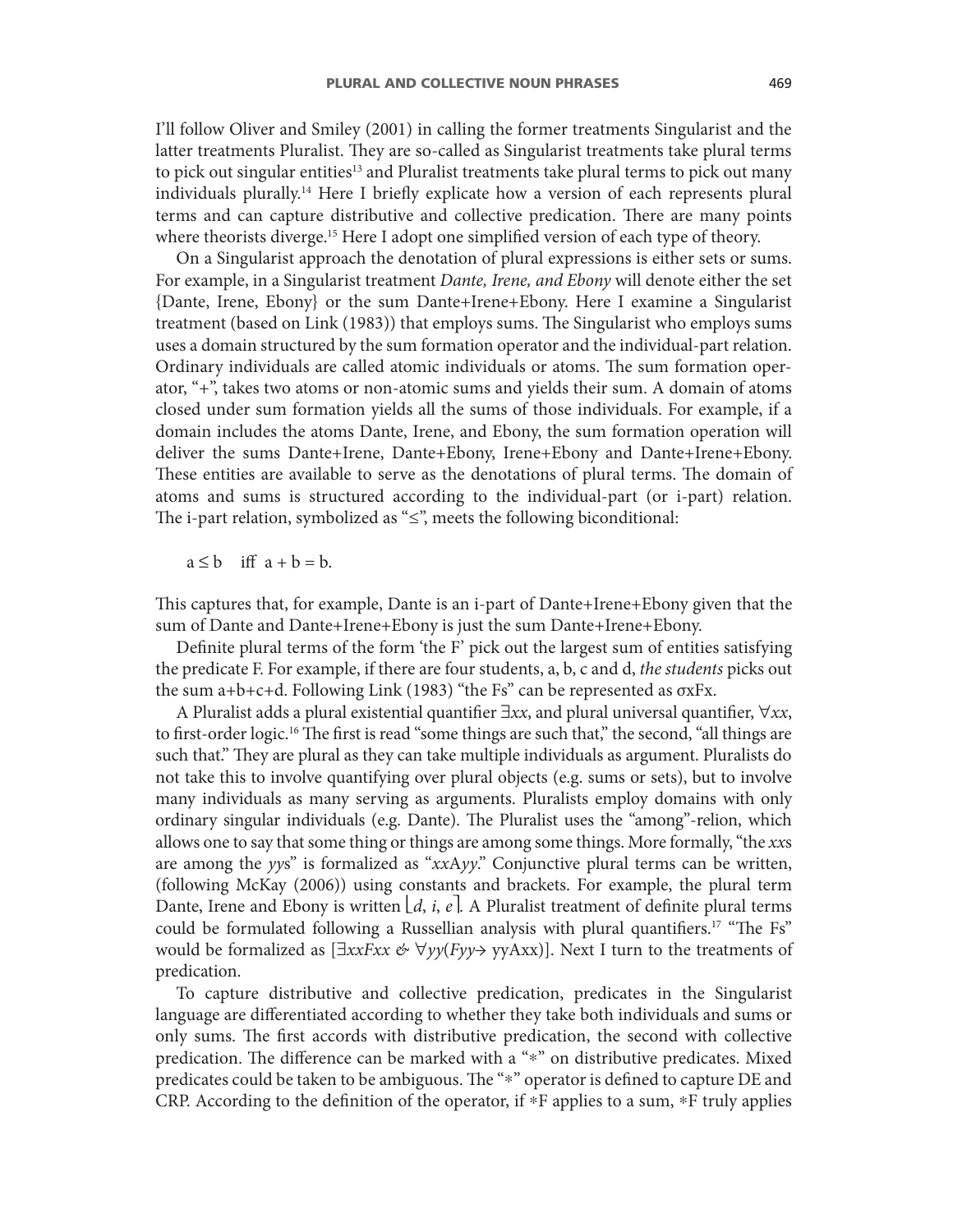to every atomic i-part of the sum. Collective predicates fail to have distributive entailments as they are not modified by the operator. The "\*" operator closes the domain of the predicate under sum formation. Given this, if  $*F(a)$  and  $*F(b)$ , then  $*F(a+b)$ . In this way CRP is met for distributive predicates.

The Pluralist captures collective predication through predicates whose single argument places can be satisfied by multiple individuals. Collective predication is not reducible to predication of each individual. Instead, some things together as many satisfy a predicate. Distributive predication is captured using the "among"-relation and a quantifier. For example, 1 with a conjunctive plural term in which "E" represents *eat lunch* is represented as

1'. 
$$
\forall x (xA\lfloor d, i, e \rfloor \rightarrow Ex)
$$

Informally 1′ says that anything that is among Dante, Irene, and Ebony is such that she or he eats lunch. Mixed predicates could again be taken to be ambiguous. DE is captured in instances of distributive predication due to the use of the universal quantifier. Since collective predicates are not reducible to quantifier expressions, which are relied on to meet DE, they correctly fail to meet it. In simple cases, CRP is captured through conjunction introduction or through universal instantiation and conjunction introduction. We have seen a sketch of the way a Singularist and a Pluralist can capture plural predication. Next, we examine whether one treatment is superior.

 One might appeal to semantic or logical reasons to try to argue for the superiority of a Singularist or Pluralist approach. First, it has been argued that a Pluralist approach is superior as it can avoid Russellian-style paradoxes that a Singularist theory cannot.<sup>18</sup> However, using sums rather than sets avoids Russell's Paradox. So, the Singularist we have been considering sidesteps this worry. Further, the sentence "there are some sums which are all and only the sums that are not i-parts of themselves" is false, as all sums are i-parts of themselves so the same sort of paradox does not arise for sums. 19

 Second, one might argue that only one style of treatment can handle the full range of semantic data. There is not space here to go through the variety of constructions one might argue cannot be captured by both theories, but the similarity of the two treatments gives us some evidence that they are equally capable. For example, both appeal to a part-style relation (either i-part or among). Where the Singularist uses a domain closed under sum formation, the Pluralist appeals to plural reference and quantification. Of course this is not an argument that the two are equally semantically capable, but it gives us some evidence that they are.<sup>20</sup>

 Metaphysical arguments have also been given in favor of a Pluralist treatment. An appeal to ontological parsimony favors a Pluralist treatment. Intuition can also be appealed to in favor of a Pluralist treatment. For example, Boolos states that 'it is haywire to think that when you have some Cheerios, you are eating a set' (1984: 72). Here I will not attempt to further adjudicate the debate between Singularism and Pluralism. Next, we turn to a discussion of semantic treatments of collective nouns.

# **4. SEMANTIC TREATMENTS OF COLLECTIVE NOUNS**

 Semantic data involving collective nouns appear to pull us toward the view that collective nouns denote many entities *and* toward the view that they denote singular entities. For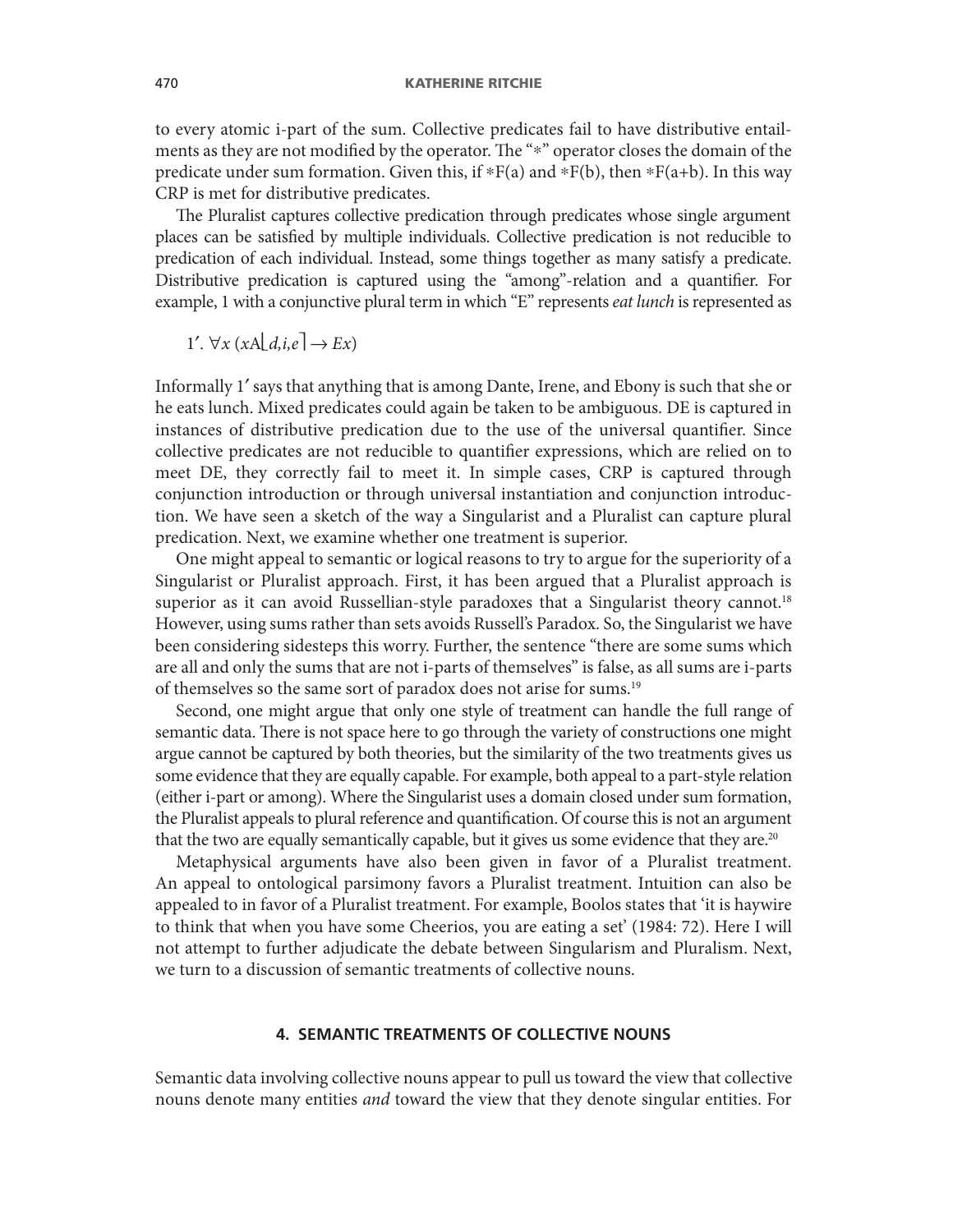example, we saw that, like plurals, they allow for collective and (some) distributive predication. Yet, as we saw in 10–13, they appear to denote wholes when serving as arguments for other predicates. Further, we saw that collective nouns allow for singular and plural agreement. In accordance with the data, treatments of collective nouns have tended to take their denotations to be either the same as plural term denotations (Bennett 1974; Munn 1998; Elbourne 1999) or to be whole singular entities of some sort (Barker 1992; Schwarzschild 1996; Landman 1989b).<sup>21</sup> In choosing either a singular or a plural denotation, one must account for the data that pushes in the other direction. For example, if the denotation of a collective noun is singular, one needs to account for the possibility of plural agreement and distributive predication. Given the mixed data, instead of opting for one or the other denotation for collective nouns, one might argue that collective nouns have dual denotations. Since expressions with multiple meanings are often taken to be ambiguous, it would be prima facie natural to take collective nouns to be ambiguous.<sup>22</sup>

 Ambiguous expressions require that a use selects one meaning. For example, in 18 *duck* can have its bird-meaning or its crouching-meaning, but not both.

18. Sue saw her duck and I did too.<sup>23</sup>

If collective nouns are ambiguous, a single token of a collective noun should allow for only one meaning to be utilized. However, a single token of a collective noun can allow for both a group as a whole meaning and a group as many meaning. For instance, we saw that a token of a collective noun can allow for both singular and plural agreement in examples 14–17. Sentence 19 involves a collective noun combined with predicates that rely on the group as a singular entity and on group members.

19. The team, which is composed entirely of freshmen, is young, but talented.

Since a single token can utilize multiple meanings, collective nouns should not be taken to be ambiguous. Instead, we should take both meanings to be had by each collective noun. I will call expressions that have multiple meanings in this way **polysemous**.<sup>24</sup> Next I turn to a brief sketch of a semantics of collective nouns that captures the data canvassed in Section 2.

 On the semantics being developed, collective nouns are polysemous between a singular group-meaning and a plural members-meaning. The two are connected so that the group-meaning delivers the varied group members (the various members-meanings) across worlds and times. 25 One way to think of the connection between the group and members meaning is in terms of a group-meaning involving an entity with a structure. Teams, committees and courts seem to be entities with structures.<sup>26</sup> They are functionally organized in terms of roles and the relations that members bear to one another. On this picture, the members of a group at a time are the individuals who bear the relations required by the group's structural-functional organization. Since different members can play the roles in the group's structure, this view allows for variation in members of a group across worlds and times. Next let's briefly examine how the data can be captured by a view on which collective nouns are polysemous.

 Distributive predicates, such as *eat lunch* , apply to individual people, so such predicates will select for the members-meaning of a collective noun. In order to keep the treatments of plurals and collective nouns similar, collective predicates, such as *gather* , could be taken to apply to the denotation of the members-meaning (i.e. the many members).<sup>27</sup>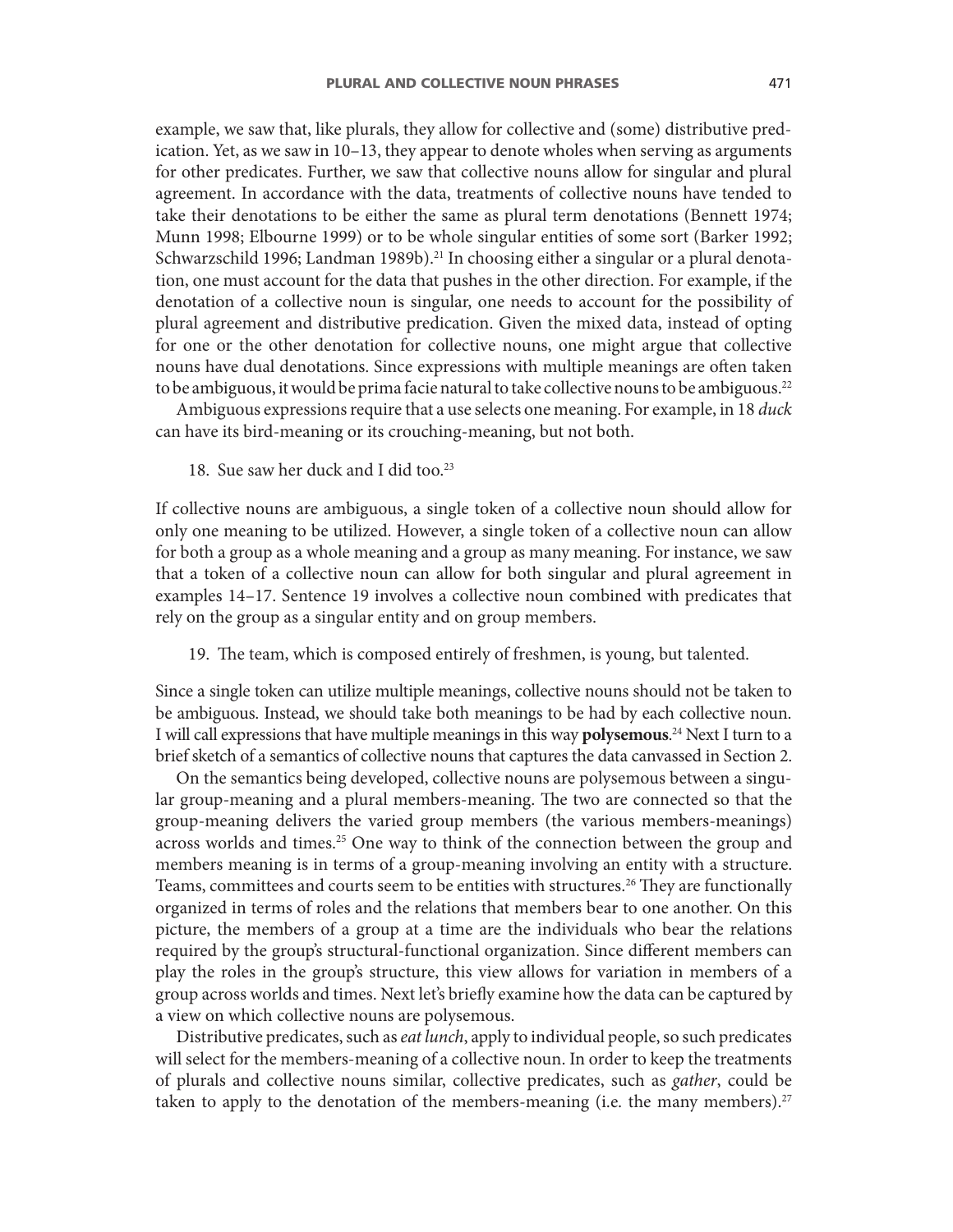#### 472 KATHERINE RITCHIE

Finally, group predication will be captured by a predicate applying to a collective noun's group-meaning. Singular agreement will be captured through concord with a collective noun's group-meaning, while plural agreement can be explained due to the members-meanings of collective nouns.<sup>28</sup> While brief, this will have to suffice for an explication of how a semantic treatment that takes collective nouns to be polysemous might go.

# **5. CONCLUDING REMARKS**

 We have seen that plurals and collective nouns allow for varied predication that bring with them varied entailments and that collective nouns allow for both plural and singular agreement. I have described Singularist and Pluralist semantic treatments of plural terms. I also canvassed some arguments that have been given in favor of Pluralist treatments and for the view that the two sorts of treatments are equally adequate. Finally, I argued that collective nouns are polysemous between a plural members meaning and a singular group meaning. In arguing for views in social ontology and in collective intentionality, action, and emotion, the semantics of plural terms and collective nouns may prove informative.

### **RELATED TOPICS**

Social Groups (Ch. 21), Collective Intentionality and Language (Ch. 28), Logic and Plurals (Ch. 34).

#### **REFERENCES**

- Barker, C. (1992) "Group Terms in English: Representing Groups as Atoms," *Journal of Semantics* 9/1: 69–93 .
- Bartsch, R. (1973) "The Semantic and Syntax of Number and Numbers," Syntax and Semantics 2: 51-93.
- Bennett, M. (1974) Some Extensions of a Montague Fragment of English, Doctoral Dissertation, UCLA.
- Boolos, G. (1984) "To Be is to Be the Value of a Variable (or Some Values of Some Variables)," *Journal of Philosophy* 81: 430-50.
- Brisson , C. ( 2003 ) " Plurals, All, and the Nonuniformity of Collective Predication ," *Linguistics and Philosophy* 26: 129-84.
- Champollion , L. ( 2010 ) *Parts of a Whole: Distributivity as a Bridge between Aspect and Measurement* , Doctoral Dissertation, University of Pennsylvania.
- Corbett, G. (2000) *Number*, Cambridge: Cambridge University Press.
- De Vries, H. (2015) *Shifting Sets, Hidden Atoms: The Semantics of Distributivity, Plurality and Animacy*, Doctoral Dissertation, Utrecht University.
- Dowty, D. (1987) "A Note on Collective Predicates, Distributive Predicates and All," in *Proceedings of ESCOL '86* : 97–115 .
- Elbourne, P. (1999) "Some Correlations between Semantic Plurality and Quantifier Scope," *Proceedings of NELS* 29: 81-92.
- Hoeksema, J. (1983) "Plurality and Conjunction," in A. ter Meulen (ed.) *Studies in Model Theoretic Semantics*, Dordrecht: Foris.

——— (1988) "The Semantics of Non-Boolean 'and," *Journal of Semantics* 6: 19-40.

 Hossack , K. ( 2000 ) " Plurals and Complexes ," *British Journal for the Philosophy of Science* 51 ( 3 ): 411–43 . Jespersen, O. (1914) *A Modern English Grammar on Historical Principles*, London: Allen & Unwin.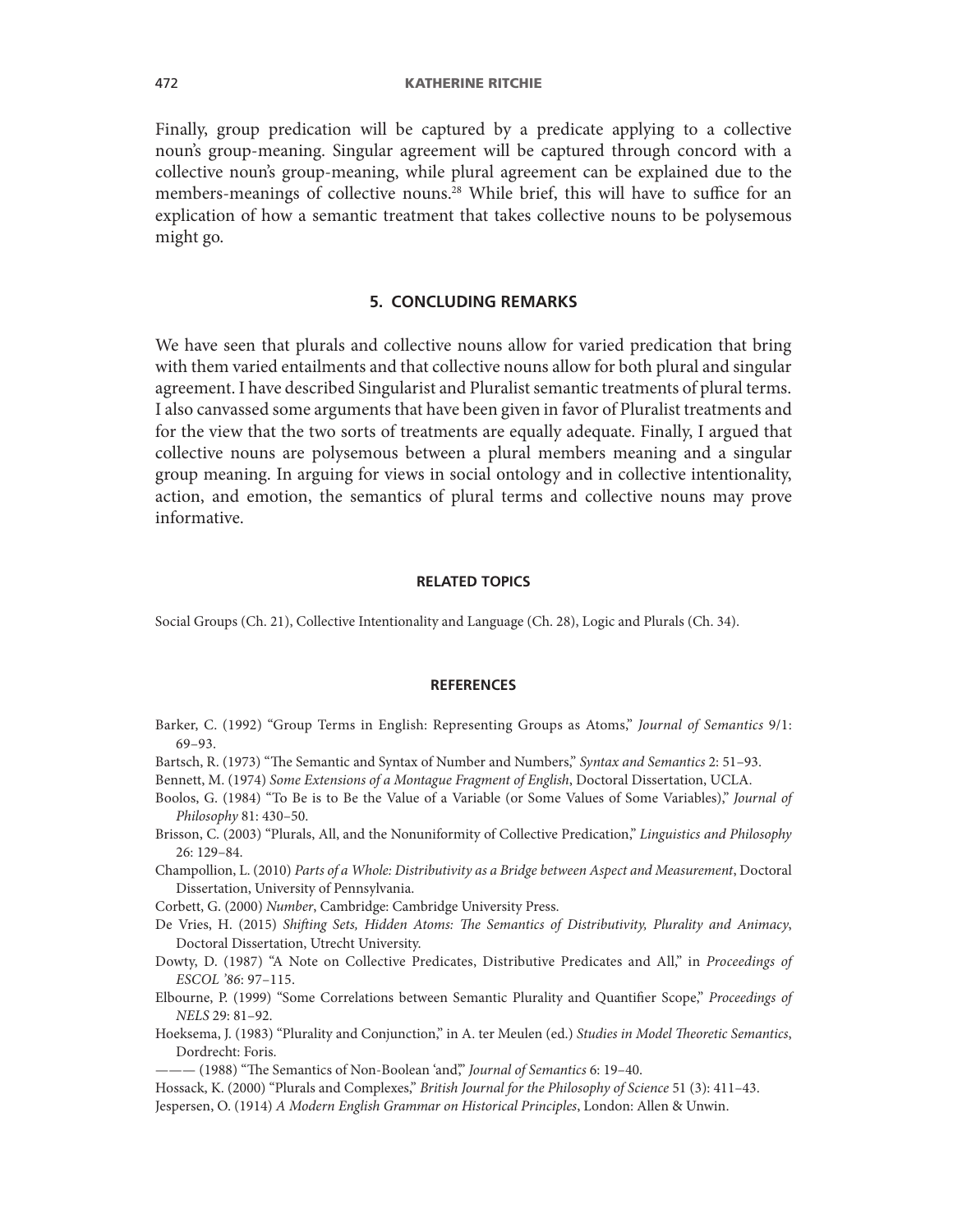Landman, F. (1989a) "Groups I," *Linguistics and Philosophy* 12 (5): 559-605.

——— (1989b) "Groups II," *Linguistics and Philosophy* 12 (6): 723-44.

Lasersohn, P. (1995) *Plurality, Conjunction and Events*, Dordrecht: Kluwer Academic Publishers.

Levin, M. (2001) *Agreement with Collective Nouns in English*, Lund: Lund Studies in English.

- Link, G. (1983) "The Logical Analysis of Plurals and Mass Terms: A Lattice Theoretic Approach," in R. Bauerle,
- C. Schwarze, and A. von Stechow (eds) *Meaning, Use and Interpretation of Language*, Berlin: Gruyter. McKay, T. (2006) *Plural Predication*, Oxford: Clarendon Press.
- Moltmann , F. ( 1997 ) *Parts and Wholes in Semantics* , Oxford : Oxford University Press .

Munn, A. (1998) "First Conjunct Agreement: Against a Clausal Analysis," *Linguistic Inquiry* 30 (4): 643-68.

 Nicolas , D. ( 2007 ) " Can Mereological Sums Serve as the Semantic Values of Plurals? " Unpublished manuscript, http://jeannicod.ccsd.cnrs.fr/ijn\_00176868>.

Oliver, A. and Smiley, T. (2001) "Strategies for a Logic of Plurals," *Philosophical Quarterly* 51 (204): 289-306.

——— ( 2005) "Plural Descriptions and Many-Valued Functions," *Mind* 114/456: 1039–68.

- --- (2013) *Plural Logic*, Oxford: Oxford University Press.
- Pearson, H. (2011) "A New Semantics for Group Nouns," in M. Byram Washburn, K. McKinney-Bock, E. Varis , A. Sawyer and B. Tomaszewicz (eds) *Proceedings of the 28th West Coast Conference on Formal*  Linguistics, Somerville, MA: Cascadilla Proceedings Project.
- Quine, W.V. (1960) *Word and Object*, Cambridge, MA: MIT Press.

Rayo, A. (2002) "Word and Objects," *Noûs* 36/3: 436-64.

Ritchie, K. (2013) "What are Groups?" *Philosophical Studies* 166 (2): 257-72.

— (2015) "The Metaphysics of Social Groups," *Philosophy Compass* 10 (5): 310–21.

——— (2016) "Can Semantics Guide Ontology?" *Australasian Journal of Philosophy* 94 (1): 24–41.

- Russell, B. (1905) "On Denoting," *Mind* 14 (56): 479-93.
- Scha, R. (1981) "Distributive, Collective and Cumulative Quantification," in J. Groenendijk, T. Janssen and M. Stokhof (eds) *Formal Methods in the Study of Language*, vol. 2., Amsterdam: Mathematisch Centrum.

Schein, B. (1993) *Plurals and Events*, Cambridge, MA: MIT Press.

Schwarzschild, R. (1996) *Pluralities*, London: Kluwer Academic Publishers.

——— (2011) "Stubborn Distributivity, Multiparticipant Nouns and the Count/Mass Distinctions," in S. Lima, K. Mullin and B. Smith (eds) *Proceedings of the 39th Meeting of the North East Linguistic Society (NELS 39)*, vol. 2. Amherst, MA: GLSA.

Suerland, U. and Elbourne, P. (2002) "Total Reconstruction, PF Movement, and Derivational Order," *Linguistic Inquiry* 33 (2): 283-319.

Winter, Y. (1997) "Choice functions and the Scopal Semantics of Indefinites," *Linguistics and Philosophy* 20: 399–467 .

——— (2000) "Distributivity and Dependency," *Natural Language Semantics* 8: 27-69.

——— (2002) "Atoms and Sets: A Characterization of Semantic Number," *Linguistic Inquiry* 33: 493–505.

Winter, Y. and Scha, R. (2015) "Plurals," in S. Lappin and C. Fox (eds) *Handbook of Contemporary Semantics*, vol. 2., Malden, MA: Wiley-Blackwell.

Yi, B.-U. (2005) "The Logic and Meaning of Plurals, Part I," *Journal of Philosophical Logic* 34 (5/6): 459–506. Zwicky, A. and Sadock, J. (1975, "Ambiguity Tests and How to Fail Them," Syntax and Semantics 4: 1-36.

#### **NOTES**

- 1. Additional complications arise when plural terms are in subject and object position, as in "Three students gave four presentations." Such cases are often taken to involve cumulative readings. See, e.g. Scha (1981) and Winter (2000) for discussion of such cases and how they relate to collective and distributive predication.
- 2. Here I mean to highlight the intransitive use of *gather*. The transitive use of *gather* as in "The judges gathered their papers" can be interpreted distributively.
- 3. Not everyone agrees that predicates should be marked lexically. Some have argued that distributive and collective interpretations are available for all predicates given the right context (e.g. Winter and Scha 2015; Josh Dever (pc); Marija Jankovic (pc)).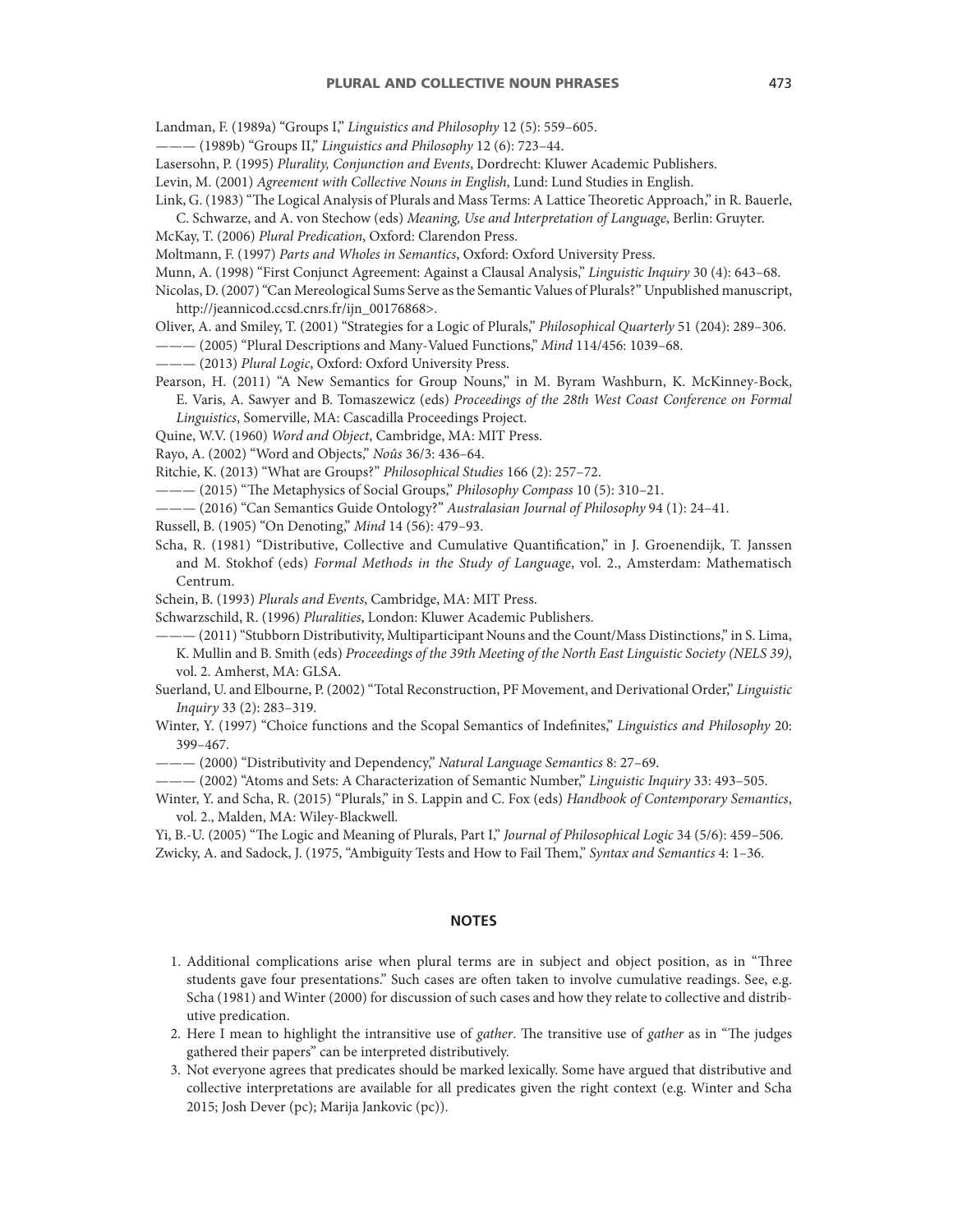#### 474 KATHERINE RITCHIE

- 4. If all predicates have distributive and collective interpretations in some context or other, syntactically singular subjects should be able to grammatically combine with predicates that I have labeled collective. For instance, while *surround* and *gather* are classified as collective, sentences such as "The wall surrounded the city" and "The storm gathered in the sky" are grammatical and easily interpretable.
- 5. He cites Quine (1960: 61) as the source of this observation.
- 6. The CRP might need to be modified to include a contextual parameter to correctly handle context-sensitive predicates. For instance, in context c1 it might be true that Nancy and Molly are tall and in context c2 it might be true that Farrah and Linda are tall. However, if c1 and c2 have different standards for tallness, it might be false that Nancy and Molly and Farrah and Linda are tall. Given this, the CRP could be modified to apply only when a context is fixed.
- 7. McKay (2006: 7) argues that the CRP does not apply to all distributive predicates. He cites predicates such as "being fewer than four in number" and "being of just one gender" as examples that involve distributive predicates for which the CRP does not hold. While I agree that the CRP fails in these cases, it seems the readings are collective rather than distributive. For example, in saying "the students are fewer than four in number" one is not saying that each student is fewer than four in number, but that collectively they are. The same holds for the other predicates McKay considers.
- 8. We will see in the next section different ways semantic theories might understand what it takes for x to be among the Xs, so as of now this is a somewhat rough formulation.
- 9. Instances of collective predication also have entailments which one might call participates-in entailments or subentailments (Dowty's 1987 terminology). For example if "the students surrounded the table" is true and Kai is one of the students, then Kai took part in surrounding the table. For reasons of space these won't be further addressed here.
- 10. Definite plural expressions seem to have looser truth conditions than conjunctive plural expressions. Although, see Landman (1989a and 1989b) for a discussion of cases in which he argues that conjunctive plural terms can be true in non-maximal situations.
- 11. De Vries (2015) calls predicates such as in 10 "'group-level' atom predicates." Here I classify the sort of predication, rather than the predicates, as the predication seems similar in all of 10–13 and some of the predicates can also be classified as distributive when combined with plural terms and, in some cases (e.g. *old* and *large*) collective nouns. The predicates in 10–13 pattern with predicates that Schwarzschild (2011) calls stubbornly distributive predicates. Such predicates take only singularities (such as Bob or the Cleveland Cavaliers), rather than sets or many things (such as the students or Chris and Luke). They also pattern with what Winter (2002) calls atom predicates. He takes such predicates to only apply to atoms, rather than sets.
- 12. See Levin (2001) for corpus data to support the difference between British, American, and Australian English and for differences between agreement with collective nouns based on animacy and humanity. See also de Vries (2015) for a discussion of animacy and collective nouns.
- 13. Singularists usually take the denotation of plural terms to be sets or sums. For proponents of a set approach see, e.g. Bartsch (1973), Bennett (1974), Schwarzschild (1996), Landman (1989a, 1989b). For proponents of lattice-theoretic sum approaches see, e.g. Link (1983). See Landman (1989a) for an argument that plural terms can also pick out groups, entities that are atomic in ways that sets and sums are not.
- 14. For proponents of Pluralist approaches see, e.g. Boolos (1984), Hossack (2000), Oliver and Smiley (2001, 2005, 2013), Yi (2005), McKay (2006), Schein (1993), Moltmann (1997).
- 15. For example, ambiguities have been posited in the denotations of subject expressions (e.g. by Landman (1989a and 1989b)) and in predicates (e.g. by Link (1983) and Lasersohn (1995)). Others have appealed to covers, developed by Schwarzschild (1996) to avoid ambiguities in predicates. Distinctions regarding, for example, how to handle distributive predication, have been implemented with quantifiers (following Link (1983)), via meaning postulates (following Scha (1981) and Hoeksema (1983)), and through a combination of the two (see, e.g. Dowty (1987); Hoeksema (1988); Winter (1997, 2000); Champollion (2010); and de Vries (2015)).
- 16. Alternatively, these are sometimes represented as ∃*X* and ∀*X* .
- 17. This departs from Russell (1905) in allowing for definite expressions to have meaning in isolation.
- 18. For exposition and arguments see, e.g. Boolos (1984), Schein (1993), Oliver and Smiley (2013).
- 19. See Rayo (2002) and Nicolas (2007) for discussion of ways for a Singularist to avoid paradox.